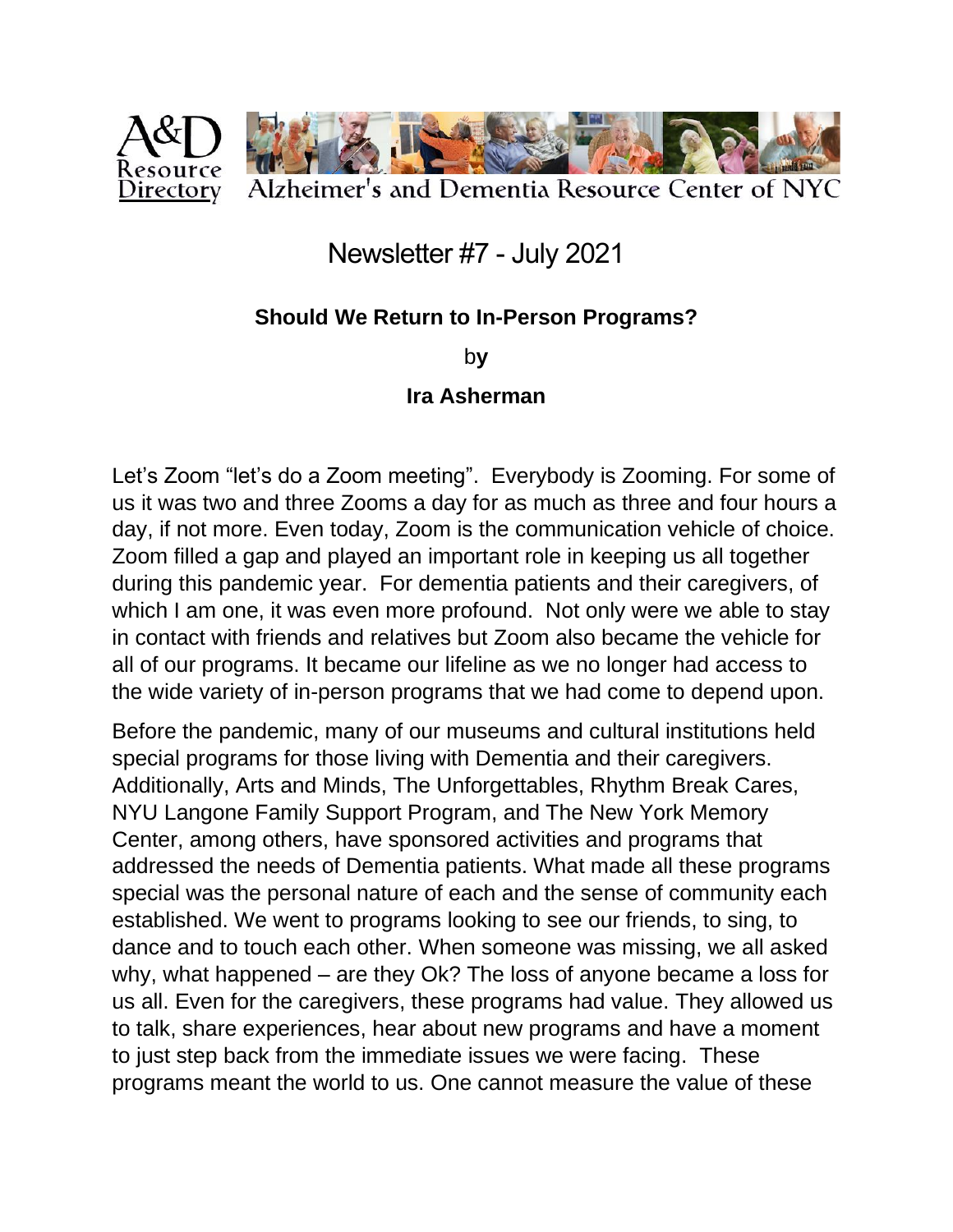sessions. I can only say that I always enjoyed them, left energized, and more importantly, so did my wife. She had the opportunity to engage in an activity that she enjoyed – be it dancing, watching dance or just listening to some good music. Most importantly, we were with people who cared about us and about whom we cared. We were with friends with people who knew our first names and people who greeted us with hugs and kisses. While all of these programs differed in content and quality, they all had one thing in common. – to improve the life of those living with Dementia.

One cannot argue the value of Zoom to the Alzheimer's community. However, Zoom is not and never will be a long-term answer. It is a onedimensional activity. It does not provide the intimacy and warmth of the inperson meeting, and the more advanced the Dementia, the greater the need for in person activities. To make matters worse, many of the people we were caring for did not understand why we were no longer going to the in-person program. While zoom provided a vehicle, it was and never will be the same as meeting in person. It is not in its DNA.

What we need now, as the world begins to change, is to return to live and in-person sessions. We need to begin the conversation on how to make this happen. People with Alzheimer's reap a much greater benefit from inperson activities and it is for them that we must begin this conversation. No matter how hard presenters try, they cannot overcome Zoom's limitations. Zoom clearly has its advantages. Most importantly it allows you to reach a larger number of people. My hope, however, is that we remember what the objectives of all these programs are and that is to enhance the life of those living with Alzheimer's. It is not to reach more people more frequently. With that objective in mind we must find a way to return to in-person programs sooner rather than later. Zoom served a purpose and for that we say, "thank you". However, it is not a long-term answer to the needs of those living with Alzheimer's and other dementias; we must acknowledge and recognize that.